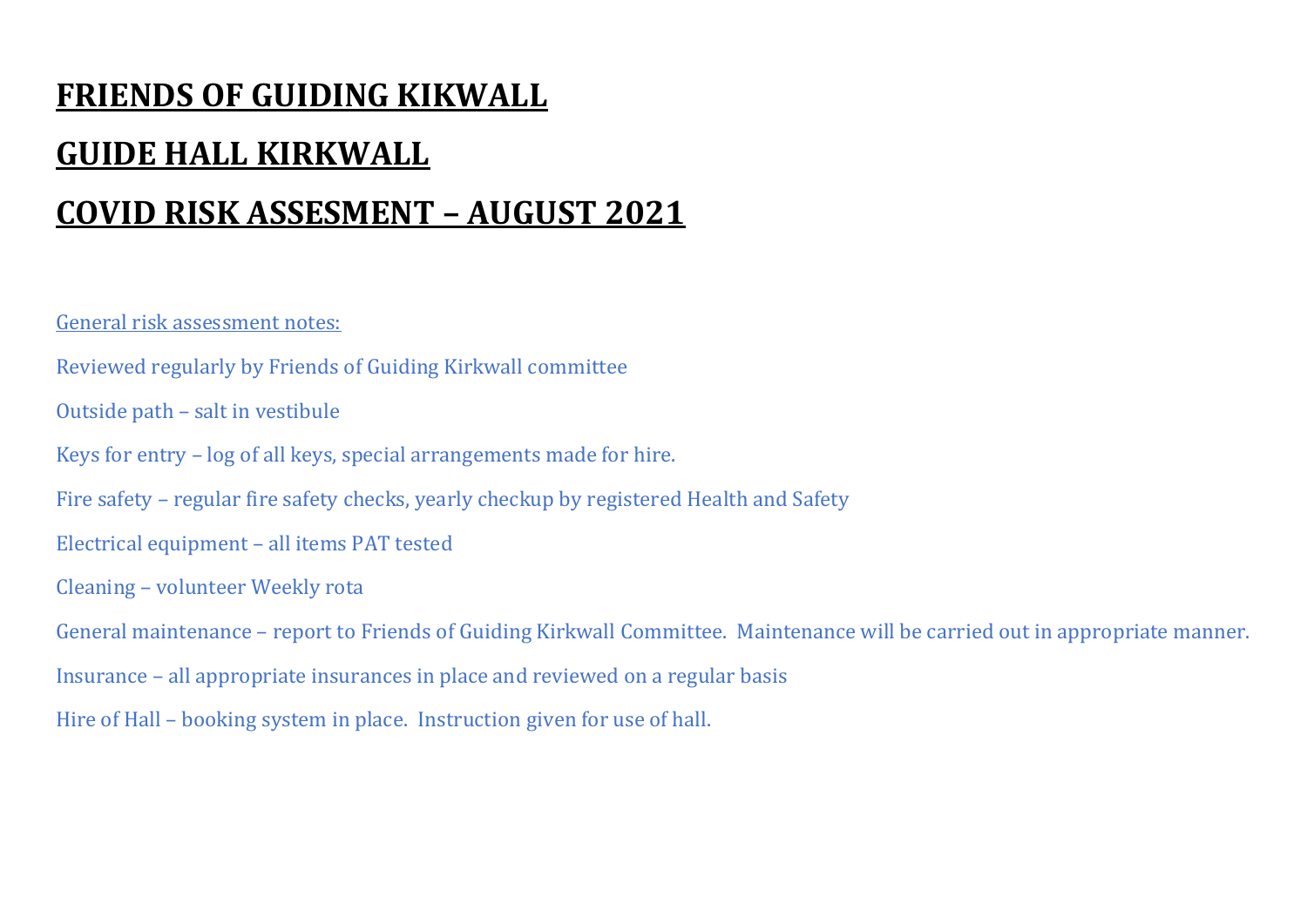| <b>Hazards</b><br>What could cause harm or<br>damage?                                                                                | Who or what is at<br>risk of being<br>affected and how?                   | What are you<br>already doing?<br>How have you reduced the<br>risk already?                                                                                                                                                                                                                 | Likelihood<br>of risk<br>occurring<br>(L/M/H) | <b>Severity</b><br>of risk<br>(L/M/H) | Are further controls<br>necessary?<br>What else needs to happen to reduce<br>the risk to an acceptable level?                                                                                                                                                          | <b>Action by:</b><br>name/date |
|--------------------------------------------------------------------------------------------------------------------------------------|---------------------------------------------------------------------------|---------------------------------------------------------------------------------------------------------------------------------------------------------------------------------------------------------------------------------------------------------------------------------------------|-----------------------------------------------|---------------------------------------|------------------------------------------------------------------------------------------------------------------------------------------------------------------------------------------------------------------------------------------------------------------------|--------------------------------|
| <b>Coronavirus</b><br>infection<br>Risks below are in<br>consideration of<br>this risk and<br>reducing it to an<br>acceptable level. | <b>All attendees from</b><br>spread of virus<br>through close<br>contact. | <b>All attendees (except)</b><br>those who are exempt)<br>must wear a mask while<br>in the building.<br><b>Masks may be removed</b><br>during certain permitted<br>activities.                                                                                                              | Low                                           | High                                  | Poster and guidelines on<br>noticeboard highlighting<br>expectations of hall users                                                                                                                                                                                     |                                |
|                                                                                                                                      | <b>All attendees</b><br>entering the<br>building.                         | <b>Each user group to</b><br>collect contact details<br>and keep a register of<br>those attending each<br>session (these must be<br>discarded after 21 days).<br>The relevant register<br>will be passed on to<br><b>Friends of Guiding</b><br>Kirkwall in the event of a<br>positive case. | low                                           | low                                   | Group Leader, cleaning<br>volunteers and maintenance<br>workers entering the building<br>details will be kept for 21 days<br>in line with GDPR.<br>Please note – young people do<br>not need to sign in as unit<br>registers will cover suitable<br>contacts if needed |                                |
|                                                                                                                                      | <b>Volunteers in the</b><br>vulnerable<br>category.                       | Volunteers in the<br>vulnerable category are<br>advised to adhere to latest<br><b>Scottish Government</b><br>advice.                                                                                                                                                                        | low                                           | High                                  |                                                                                                                                                                                                                                                                        |                                |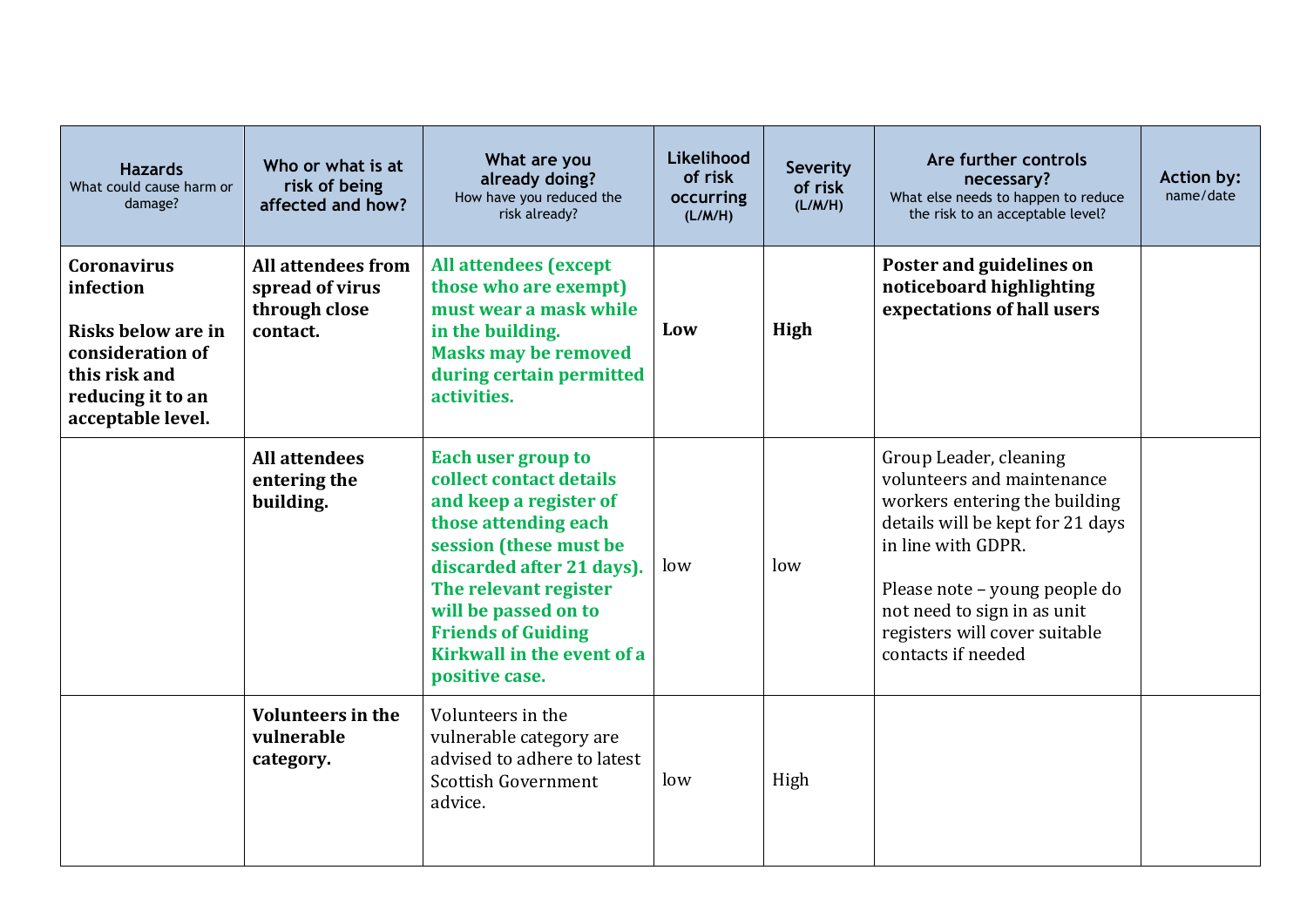| virus. | <b>Volunteers and</b><br>young people -<br>from spread of | <b>Hand Sanitiser stations</b><br>are located at the front<br>door and throughout the<br>building. Hand sanitiser<br>will be available in all |     |      | Scottish Government posters<br>hung in every room to remind<br>users of their responsibility to<br>adhere to the FACTS guidelines<br>(see appendix two).                                                                                                                                                                                                                    |  |
|--------|-----------------------------------------------------------|-----------------------------------------------------------------------------------------------------------------------------------------------|-----|------|-----------------------------------------------------------------------------------------------------------------------------------------------------------------------------------------------------------------------------------------------------------------------------------------------------------------------------------------------------------------------------|--|
|        |                                                           | rooms of the hall - main<br>hall, the kitchen and in<br>all toilets.                                                                          | Low | high | A stock of cleaning hand<br>sanitiser will be available.<br>Stock will be checked regularly<br>to ensure nothing runs out.<br>Everyone entering the building<br>to use Hand Sanitiser stations<br>and encouraged to wash hands<br>regularly.<br>Volunteers will be informed<br>immediately if someone is<br>tested positive for COVID19<br>who has been on the<br>premises. |  |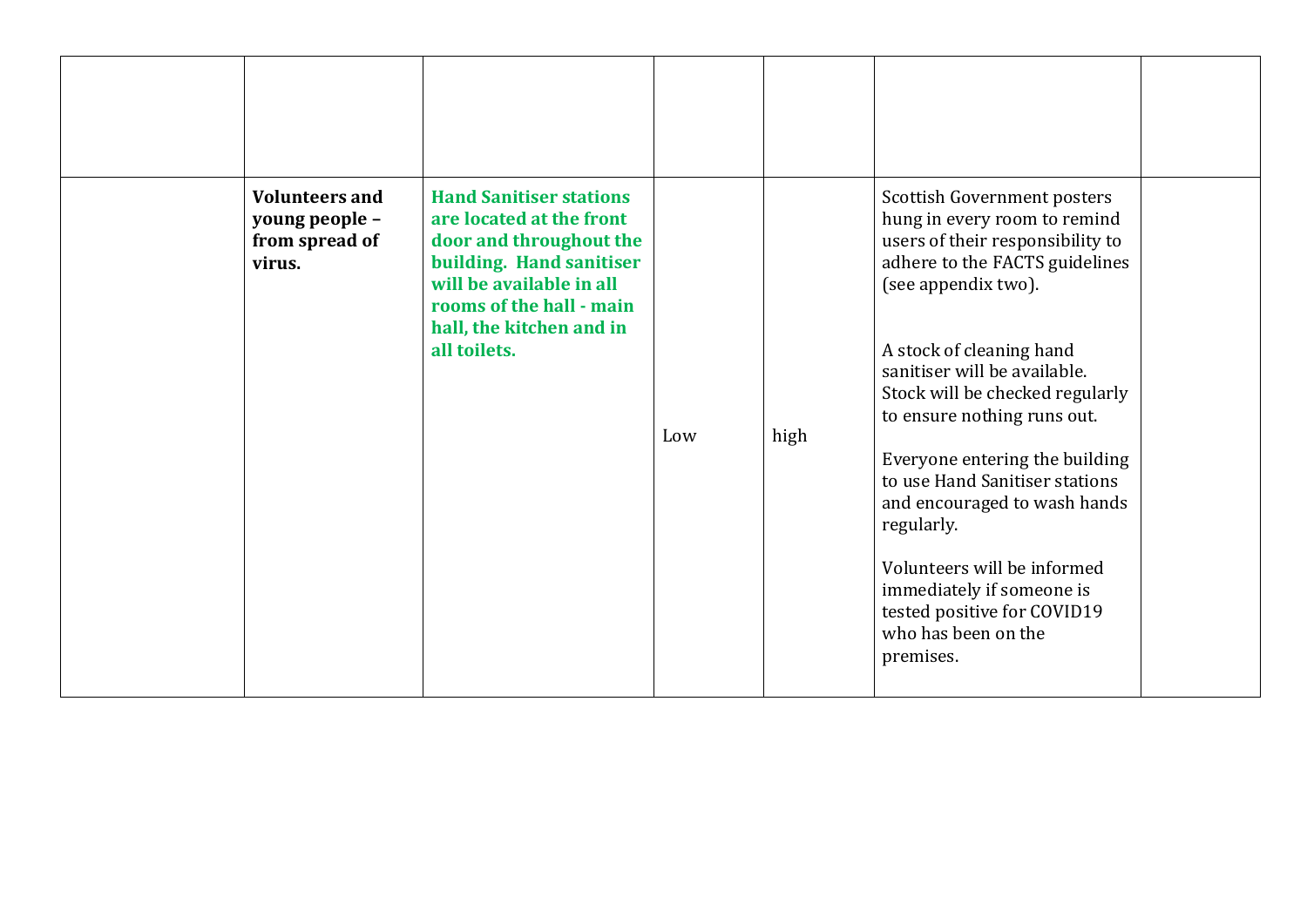| <b>Cleanliness of</b><br><b>Guide Hall</b> | <b>Volunteers and</b><br>young people and<br>users-from<br>spread of virus. | The Guide Hall will have a<br>professional clean before<br>Hire of Hall is permitted. |     |      | Coopskea Cleaning will be used<br>for Deep clean.                                                                                                                                                | Deep clean<br>complete on<br>$15th$ Jan<br>2020.                   |
|--------------------------------------------|-----------------------------------------------------------------------------|---------------------------------------------------------------------------------------|-----|------|--------------------------------------------------------------------------------------------------------------------------------------------------------------------------------------------------|--------------------------------------------------------------------|
|                                            |                                                                             | The hall to be deep<br>cleaned every week by<br>volunteers.                           |     |      | A rota made up of parent<br>volunteers with clear<br>instruction to ensure all tasks<br>are completed to a high level.<br>(See appendix three)                                                   | Weekly.<br>Parent Rota<br>organised<br>by cleaning<br>coordinator. |
|                                            |                                                                             |                                                                                       |     |      | All volunteers will be<br>instructed to follow Covid 19<br>guidelines.                                                                                                                           |                                                                    |
|                                            |                                                                             |                                                                                       | low | high | Gloves and aprons will be<br>provided for use when<br>cleaning.                                                                                                                                  | Cleaning<br>volunteers.                                            |
|                                            |                                                                             |                                                                                       |     |      | Users will be instructed and<br>encouraged to wipe surfaces<br>and touch points before and<br>after each session. Anti-<br>bacterial spray and Blue<br><b>Tissue paper will be</b><br>available. | All users<br>after use of<br>Hall.                                 |
|                                            |                                                                             |                                                                                       |     |      | A stock of cleaning<br>products/PPE and hand<br>sanitizer will be available.<br>Stock will be checked regularly<br>to ensure nothing runs out.                                                   | Cleaning<br>coordinator.<br>Fortnightly<br>check.<br>All users     |
|                                            |                                                                             |                                                                                       |     |      | <b>Users will be expected to</b><br>dispose of rubbish after each<br>session.                                                                                                                    | after use of<br>hall.                                              |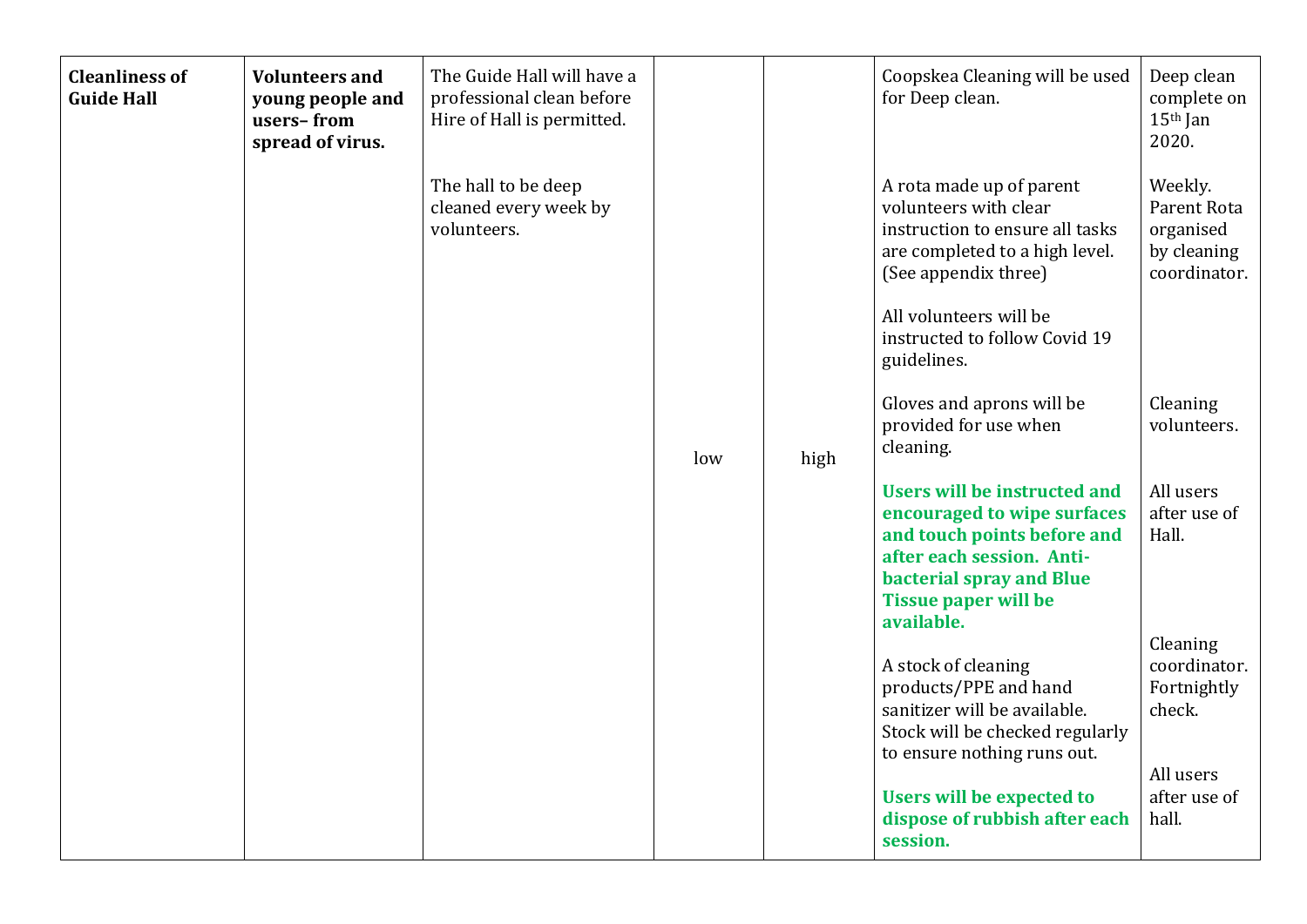|                                                                                                                  |                                                                                                                                                                                                                                                                |     |      | Scottish Government posters<br>hung in every room to remind<br>users of their responsibility to<br>adhere to the FACTS<br>guidelines.                                                                                                                            | Complete<br>Jan 2021                              |
|------------------------------------------------------------------------------------------------------------------|----------------------------------------------------------------------------------------------------------------------------------------------------------------------------------------------------------------------------------------------------------------|-----|------|------------------------------------------------------------------------------------------------------------------------------------------------------------------------------------------------------------------------------------------------------------------|---------------------------------------------------|
|                                                                                                                  | If a case of CV19 is<br>reported or contact<br>tracing identifies the Hall<br>within the process a deep<br>clean will be given.                                                                                                                                |     |      | To be complete by professional<br>cleaners.                                                                                                                                                                                                                      | Coopskea<br>Cleaning.<br>When and if<br>required. |
| <b>Occasional entry</b><br>of workers - eg.<br><b>Maintance</b><br>workers Health<br>and Safety Officers<br>etc. | Expected to wear a mask<br>and instructed to wipe<br>down surfaces and touch<br>points on arrival and when<br>leaving.<br>To use Hand Sanitiser<br>stations (if they don't<br>carry their own.)<br>Contact details will be<br>kept for 21 days as per<br>GDPR. | Low | High | Scottish Government posters<br>hung in every room to remind<br>users of their responsibility to<br>adhere to the FACTS<br>guidelines.<br>Encouraged to undertake<br>maintenance when Guide Hall<br>is unoccupied to avoid<br>unnecessary contact with<br>others. | Complete<br><b>Jan 2021</b><br>As and<br>when.    |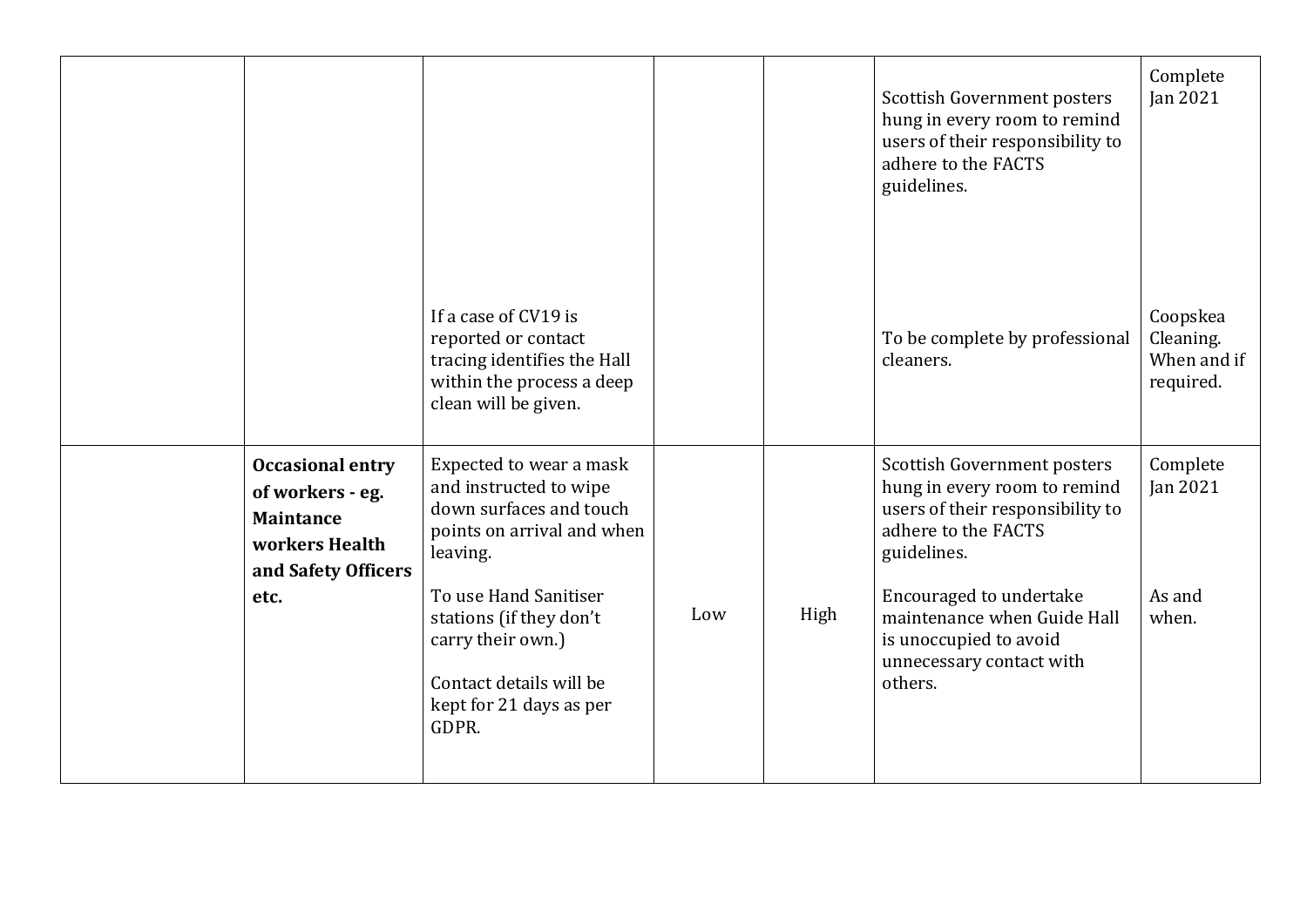| <b>Crowding at the</b><br>start and end of a<br>meeting creates a<br>risk of breaching<br>social distancing. | Car Park/paths/<br>exterior<br>areas | <b>Friends of Guiding</b><br>Kirkwall advise that no<br>parent/guardian is to<br>enter the building unless<br>pre-arranged. |  | All parents to have received<br>info from unit leader<br>explaining expectations as<br>noted in unit Risk assessment.                                          |  |
|--------------------------------------------------------------------------------------------------------------|--------------------------------------|-----------------------------------------------------------------------------------------------------------------------------|--|----------------------------------------------------------------------------------------------------------------------------------------------------------------|--|
|                                                                                                              |                                      | All adults must adhere<br>to social distancing and<br>wear masks.                                                           |  | Instruction on social distancing<br>and hand washing on posters<br>throughout the building.                                                                    |  |
|                                                                                                              |                                      | If waiting outside, please<br>adhere to 1-meter social<br>distance.                                                         |  |                                                                                                                                                                |  |
|                                                                                                              |                                      |                                                                                                                             |  |                                                                                                                                                                |  |
| Dropped tissues.                                                                                             |                                      | Be extra vigilant and<br>pick up any used tissues<br>if dropped.                                                            |  | Cleaner asked to check area<br>outside doors for rubbish<br>which might be contaminated,<br>e.g. tissues. Wear plastic<br>gloves and remove and dispose<br>of. |  |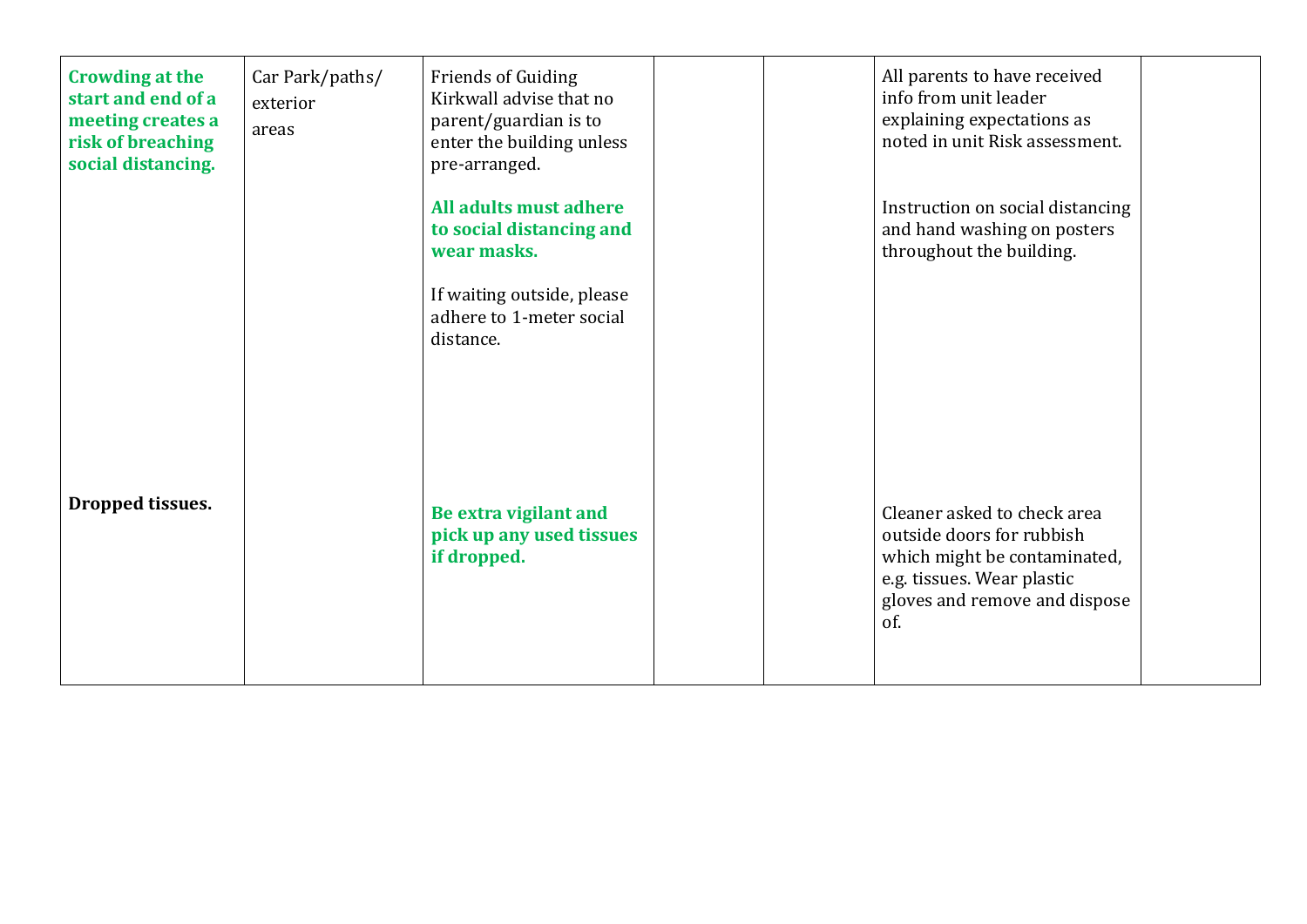| <b>Use of shared</b><br><b>Kitchen facilities</b> | <b>All attendees from</b><br>spread of virus<br>through close<br>contact. | Hirers to bring own tea<br>towels and cloths.<br>Hand sanitiser, soap and<br>paper towel are<br>provided.                                                                     |     |      | No towels or cloths will be<br>available.<br>All items can be found in the<br>cupboard under the sink. If<br>stocks are running low, please<br>let the cleaning coordinator<br>know.                                                                                              | <b>Users of Hall</b> |
|---------------------------------------------------|---------------------------------------------------------------------------|-------------------------------------------------------------------------------------------------------------------------------------------------------------------------------|-----|------|-----------------------------------------------------------------------------------------------------------------------------------------------------------------------------------------------------------------------------------------------------------------------------------|----------------------|
|                                                   |                                                                           | <b>Use of kitchen facilities</b><br>will be discouraged. If<br>used all surfaces and<br>touch points must be<br>cleaned adhering to<br><b>Covid cleaning</b><br>requirements. | low | high | Users encouraged to bring own<br>food and drink.<br>Users will be instructed and<br>encouraged to wipe surfaces<br>and touch points before and<br>after each session. Anti-<br>bacterial spray and Blue Tissue<br>paper will be available.                                        |                      |
| Use of shared<br>bathroom facilities              | <b>All attendees from</b><br>spread of virus<br>through close<br>contact. | Only one person in toilet<br>at a time.                                                                                                                                       | low | high | Users will be encouraged to<br>use the toilet before entering<br>and joining a session.<br>Users will be instructed and<br>encouraged to wipe surfaces<br>and touch points before and<br>after each session. Anti-<br>bacterial spray and Blue Tissue<br>paper will be available. |                      |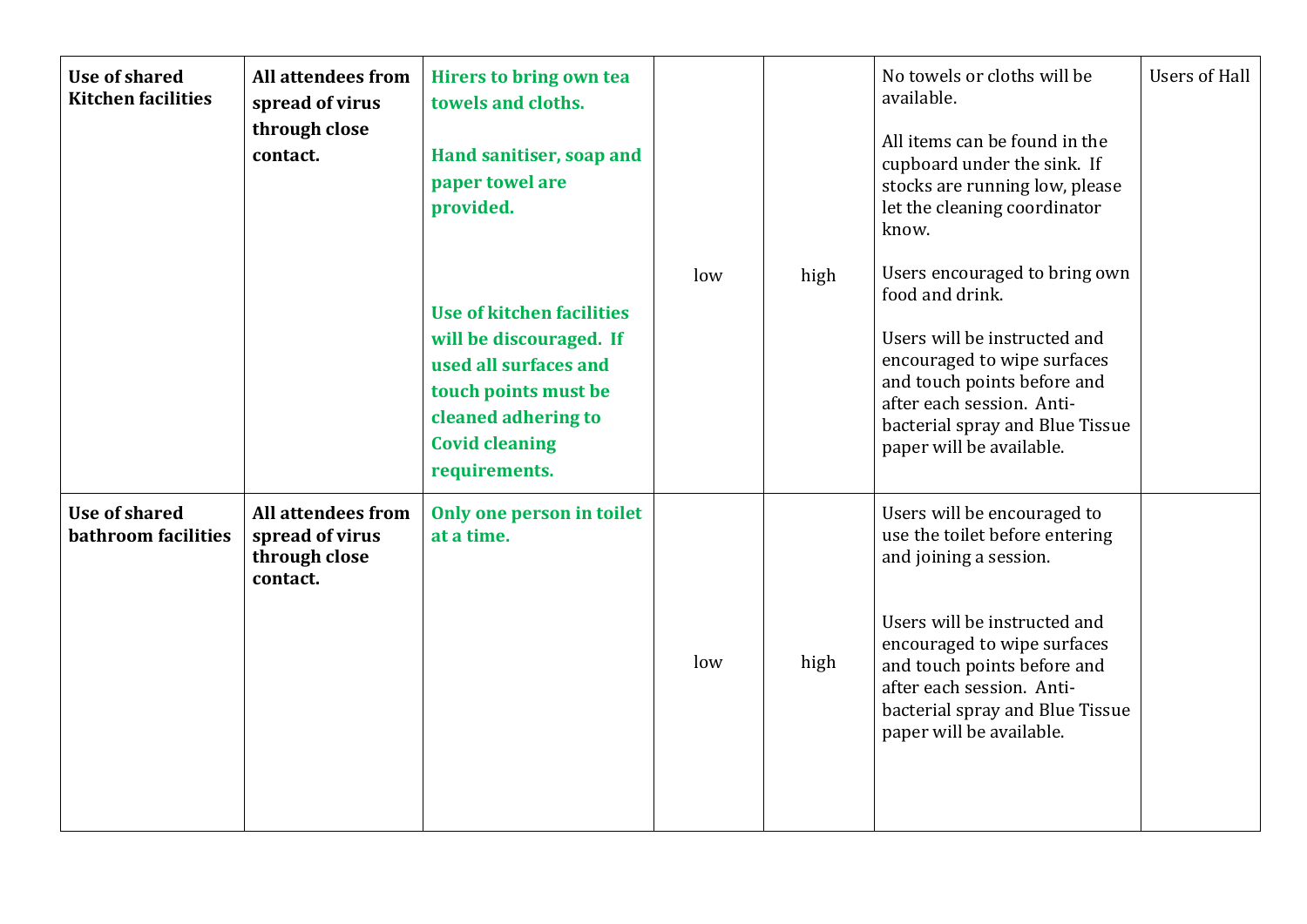### Appendix two

## **Remember FACTS** for a safer Scotland



**Face coverings** 



**Avoid crowded places** 



**Clean your hands regularly** 



Two metre distance



Self isolate and book a test if you have symptoms



**NHS** 

**SCOTT AND** 



nhainform acot/coronavirus #WeAreScotland





# **HELP KEEP THE HALL SAFE**

- 1. You must not enter the Hall if you have COVID-19 symptoms.
- 2. If you develop COVID-19 symptoms within 7 days of visiting these premises alert NHS Inform Test and Protect. Alert the Leader of the activity you attended.
- 3. Maintain 1 metres social distancing as far as possible.
- 4. Use the hand sanitiser provided on entering the premises. Clean your hands often. Soap and paper towels are provided.
- 5. Avoid touching your face, nose, or eyes. Clean hands if you do.
- 6. "Catch it, Bin it, Kill it". Tissues should be disposed of into one of the rubbish bags provided.
- 7. Check the organisers of your activity have cleaned touch points before you arrive.
- 8. Keep the hall well ventilated. Close doors and windows on leaving.



# **THANK YOU FOR YOUR CO-OPERATION**